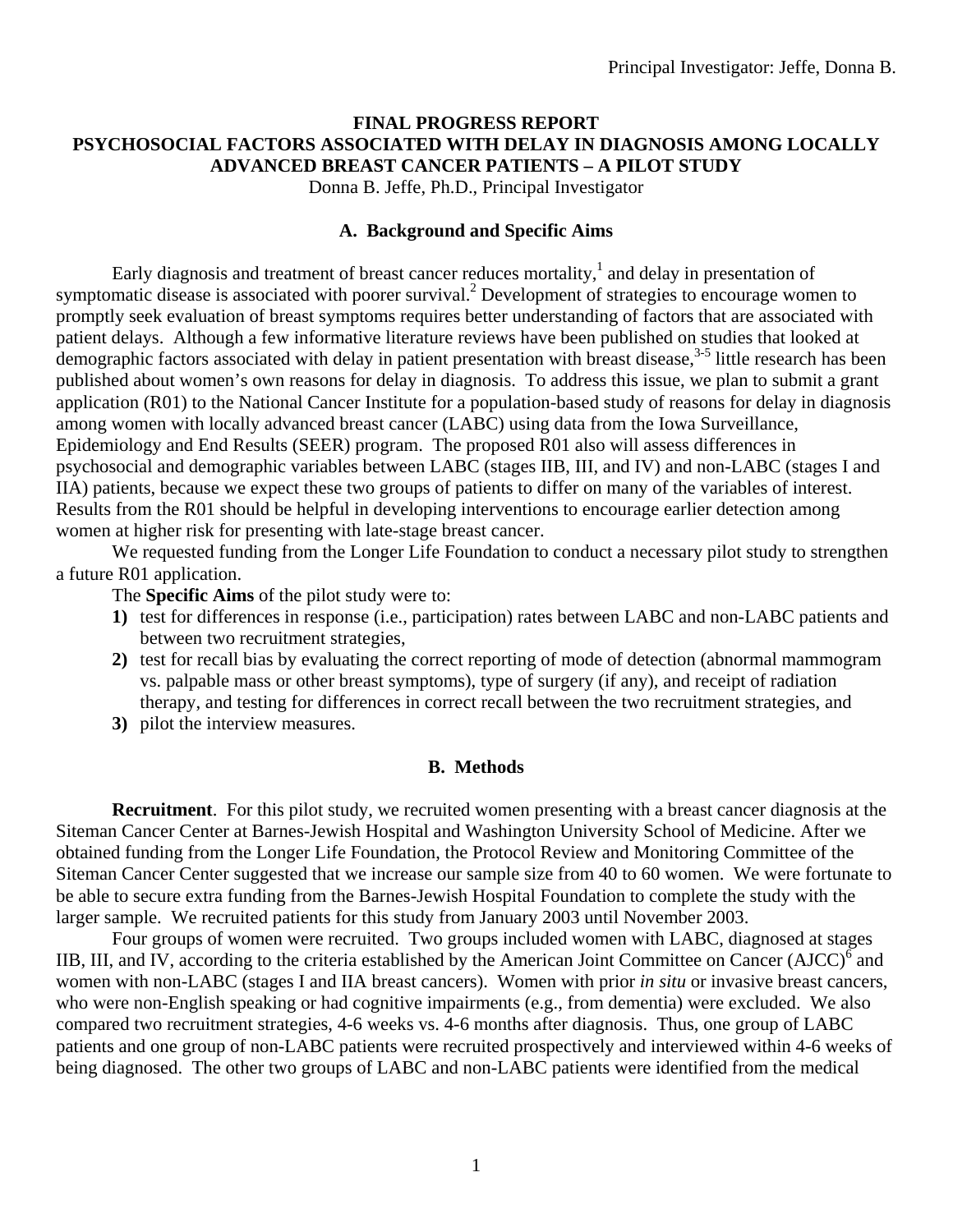records, having been diagnosed 4-6 months earlier (which is similar to rapid-reporting system of the Iowa SEER program), and randomly selected for inclusion.

Eligible patients were identified from the Oncology Data Services database (for patients diagnosed 4-6 months ago), the surgical pathology database, or by individual collaborating physicians (for patients diagnosed 4-6 weeks ago). For each patient, regardless of the recruitment strategy being used, the investigators obtained the physician's permission to contact his or her patient prior to mailing a recruitment letter. Thus, recruitment letters signed by the collaborating physician and duplicate Washington University IRB-approved consent documents were sent to prospective participants either 4-6 weeks after diagnosis or 4-6 months after diagnosis. The PI contacted the participating physicians to obtain approval to recruit their patients to the study.

**Interviews**. Specially trained interviewers obtained informed consent and conducted the telephone interviews using a computer-assisted telephone interview (CaTI) system to interview participants. Participants completed one 45-60 minute telephone interview and were paid \$10 for their time.

Questionnaires previously found to be reliable and valid were included in the interviews, such as measures of cognitive impairment to screen women age 65 and over for inclusion,<sup>7</sup> comorbidity, $^8$ quality of life, $^9$ depressed mood,<sup>10</sup> state anxiety,<sup>11</sup> trait anxiety,<sup>12</sup> and perceived availability of social support.<sup>13</sup> In addition, we asked participants about demographic characteristics and smoking status using questions from the Centers for Disease Control and Prevention Behavioral Risk Factor Surveillance System (BRFSS), about their cancer treatment and decision making,<sup>14</sup>, attitudes toward mammography (perceived barriers and benefits,  $15-21$  and their experience of physical, sexual, and emotional abuse (available by request), each using scaled-response choices, and about their reasons for seeking evaluation and treatment at the Siteman Cancer Center using open-ended questions. Clinical data, such as AJCC stage and other tumor characteristics, were obtained from patients' medical records and/or Oncology Data Services at Barnes-Jewish Hospital.

**Analysis**. We used SPSS 12.0 to perform the analyses. A *p*-value at or below 0.05 was considered statistically significant. The distributions of all variables were reviewed to assess the appropriateness of any outliers. Qualitative data (reasons for delay in diagnosis) were analyzed using thematic analysis techniques.<sup>22</sup> Categories of reasons were identified and the frequency of respondents giving reasons fitting into each category was enumerated. The correct reporting of mode of detection, type of surgery, and receipt of radiation therapy (to test recall bias), comparing patient self-report against the medical record, were assessed using the kappa statistic. Kappa coefficients > .80 indicate nearly perfect agreement between raters.<sup>23</sup> Differences in correct reporting between the two recruitment strategies (4-6 weeks vs. 4-6 months after diagnosis) were tested using logistic regression. Response rates were calculated by dividing the number of participants by the number of recruitment letters sent out. Between-groups differences in the psychosocial measures were tested using analysis of variance.

#### **C. Results**

We recruited 61 women to participate in this study with an overall participation rate of 59.2%. Response rates were 62.5% for the 4-6 week group, 56.4% for the 4-6 month group, 59.6% for the non-LABC group, and 58.8% for the LABC group. None of the differences in response rates by group were statistically significant.

Among women who participated, 47.5% were married, 65.6% received some college education, 47.5% were employed full or part-time, 23% were unable to work at the time of the interview, 67.2% were white, 32.8% were black, 70.5% had private insurance, and 29.5% had Medicaid. Mean age  $\pm$  SD of the sample was  $54.57 \pm 10.23$  (range 38 to 89).

There were no statistically significant differences between the women who participated and those who did not participate by recruitment strategy, extent of disease (i.e., LABC vs. non-LABC), race, marital status, or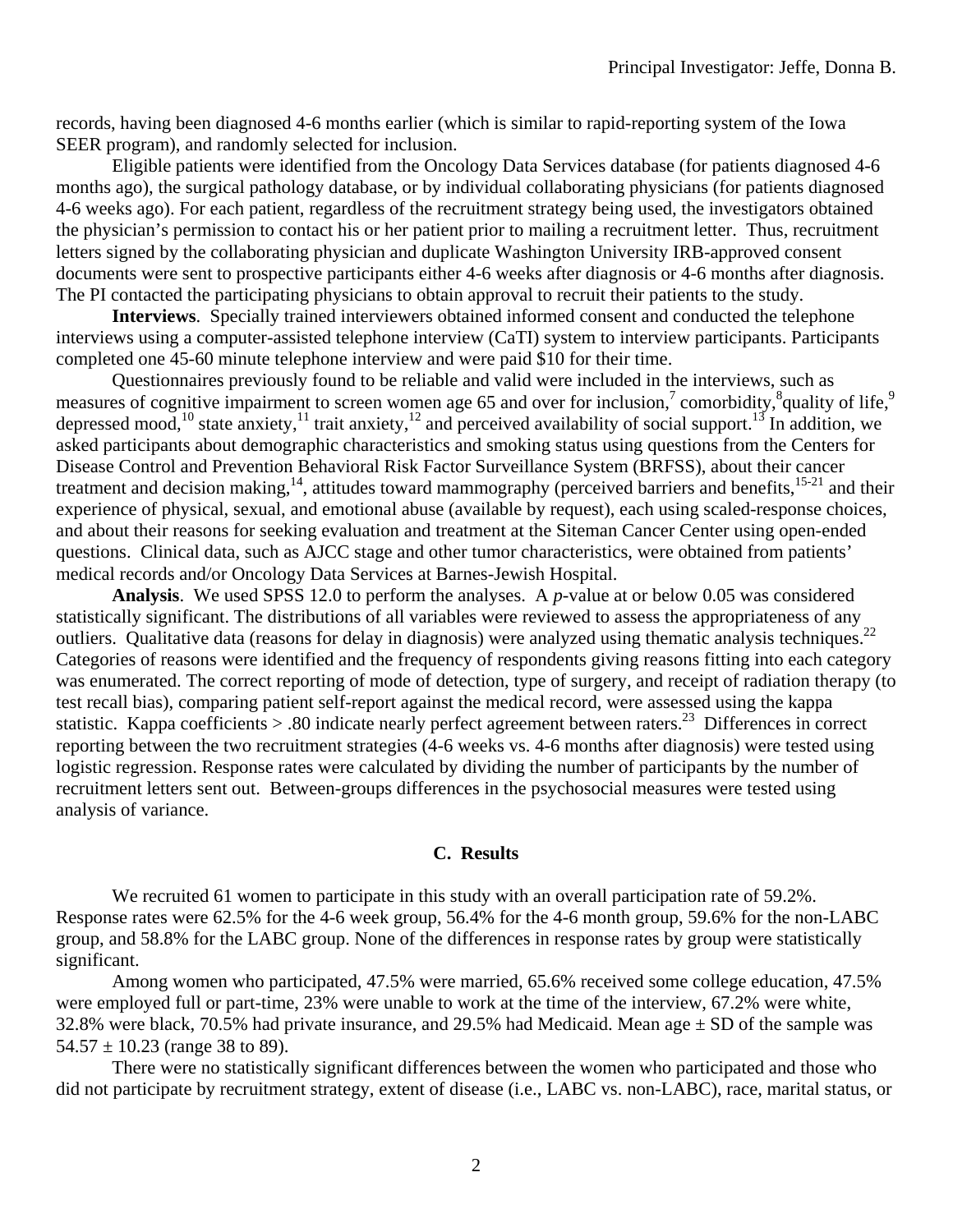type of insurance (Table 2). Participants were younger on average compared to non-participants (mean age  $\pm$ SD  $54.57 \pm 10.23$  vs.  $59.64 \pm 12.97$ , respectively; p = .029).

|                                | Participants | Non-<br>participants | p    |
|--------------------------------|--------------|----------------------|------|
| Recruitment strategy $[n (%)]$ |              |                      |      |
| Prospective group              | 30(49.2)     | 18 (42.9)            | .527 |
| 4-6 month group                | 31(50.8)     | 24(57.1)             |      |
| Stage of disease               |              |                      |      |
| Early stage                    | 31(50.8)     | 21(50.0)             | .935 |
| <b>LABC</b>                    | 30(49.2)     | 21(50.0)             |      |
| <b>Marital</b> status          |              |                      |      |
| Married                        | 32(55.2)     | 24(57.1)             | .845 |
| Not married                    | 26(44.8)     | 18 (42.9)            |      |
| Race                           |              |                      |      |
| White                          | 41(67.2)     | 27(64.3)             | .475 |
| African-American               | 20(32.8)     | 14(33.3)             |      |
| Asian                          | $\theta$     | 1(2.4)               |      |
| Type of insurance              |              |                      |      |
| Private                        | 43 (70.5)    | 32(76.2)             | .523 |
| Medicaid/Medicare only         | 18 (29.5)    | 10(23.8)             |      |

Table 2. Comparison of Participants to Non-participants

Table 3. Participant Characteristics by Recruitment Strategy

|                            | Prospective      | 4-6 month         |      |
|----------------------------|------------------|-------------------|------|
| Age $(m \pm sd)$           | $54.53 \pm 8.62$ | $54.61 \pm 11.72$ | .976 |
| <b>Employment status</b>   |                  |                   |      |
| Not employed               | 14(51.9)         | 14(46.7)          | .696 |
| Employed full or part-time | 13(48.1)         | 16(53.3)          |      |
| <b>Marital</b> status      |                  |                   |      |
| Married                    | 16(53.3)         | 13(41.9)          | .373 |
| Not married                | 14(46.7)         | 18(58.1)          |      |
| Race                       |                  |                   |      |
| White                      | 19(63.3)         | 22(71.0)          | .525 |
| African-American           | 11(36.7)         | 9(29.0)           |      |
| Asian                      |                  | O                 |      |
| Education                  |                  |                   |      |
| No college                 | 11(36.7)         | 10(32.3)          | .717 |
| Some college               | 19(63.3)         | 21(67.7)          |      |

Among women who participated, there were no statistically significant differences in race, age, marital status, education, or employment status by either recruitment strategy or extent of disease (Tables 3 and 4).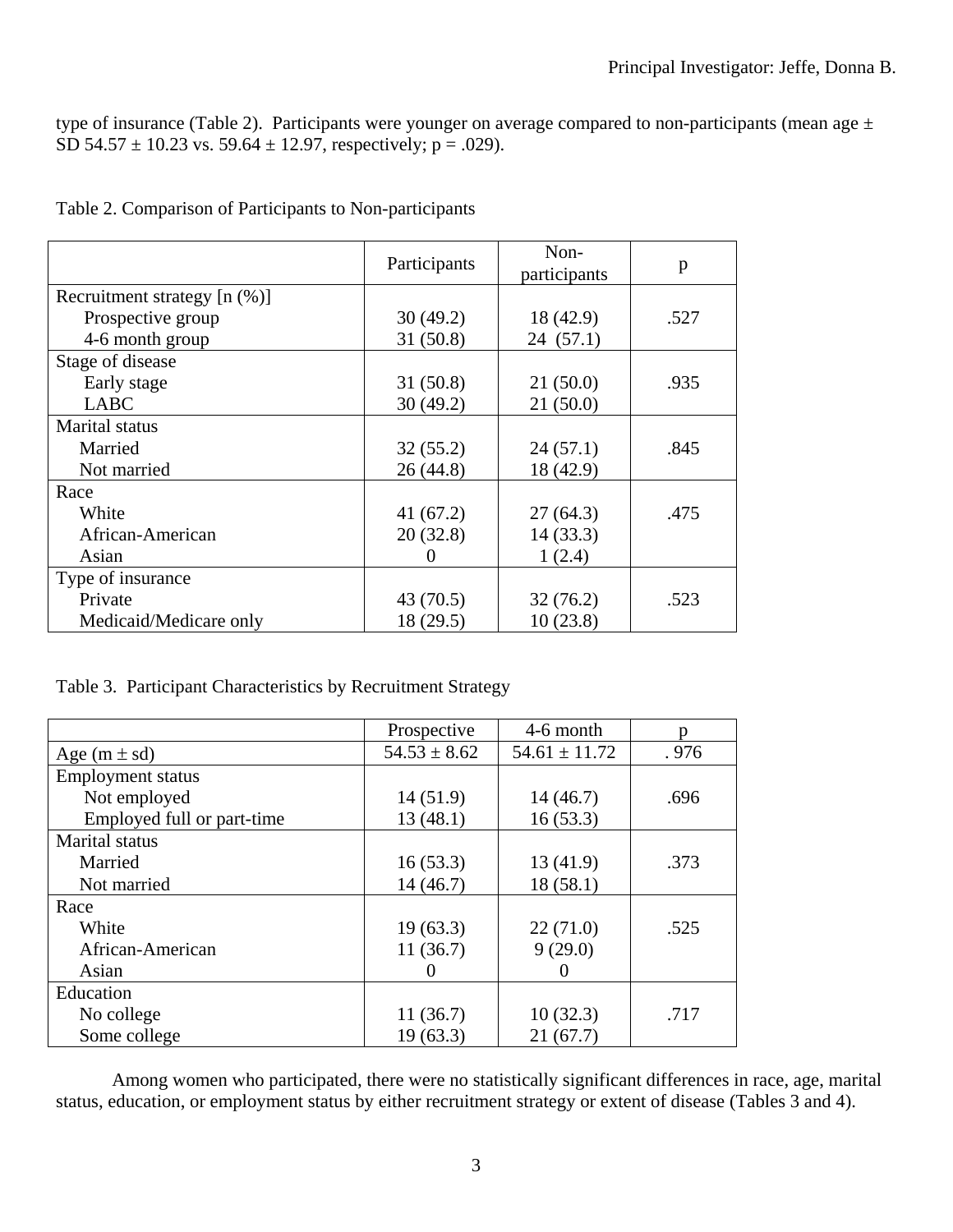|                            | Early stage      | <b>LABC</b>       | n    |
|----------------------------|------------------|-------------------|------|
| Age $(m \pm sd)$           | $54.84 \pm 9.98$ | $54.30 \pm 10.64$ | .839 |
| <b>Employment status</b>   |                  |                   |      |
| Not employed               | 14(46.7)         | 14(51.9)          | .696 |
| Employed full or part-time | 16(53.3)         | 13(48.1)          |      |
| <b>Marital</b> status      |                  |                   |      |
| Married                    | 15(48.4)         | 14(46.7)          | .893 |
| Not married                | 16(51.6)         | 16(53.3)          |      |
| Race                       |                  |                   |      |
| White                      | 19(61.3)         | 22(73.3)          | .316 |
| African-American           | 12(38.7)         | 8(26.7)           |      |
| Education                  |                  |                   |      |
| No college                 | 9(29.0)          | 12(40.0)          | .367 |
| Some college               | 22(71.0)         | 18(60.0)          |      |

Table 4. Participant Characteristics by Extent of Disease

No statistically significant differences in the psychosocial variables were observed between the two recruitment strategies (Table 5) or the two extent-of-disease groups (Table 6).

Table 5. Differences in Psychosocial Variables by Recruitment Strategy

|                                     | Prospective        | 4-6 month          |       |
|-------------------------------------|--------------------|--------------------|-------|
| <b>MOS</b> Perceived Social Support | $4.42 \pm .42$     | $4.17 \pm .88$     | . 161 |
| <b>Beck Anxiety Scale</b>           | $12.30 \pm 8.89$   | $11.06 \pm 9.44$   | .601  |
| <b>STAI Trait Anxiety</b>           | $35.33 \pm 10.68$  | $36.19 \pm 13.93$  | .788  |
| FACT-B                              | $105.07 \pm 21.09$ | $103.10 \pm 25.03$ | .741  |
| <b>CES-D</b>                        | $13.10 \pm 11.15$  | $11.68 \pm 13.20$  | .651  |

Table 6. Differences in Psychosocial Variables by Extent of Disease

|                                     | Early stage        | LABC               |       |
|-------------------------------------|--------------------|--------------------|-------|
| <b>MOS</b> Perceived Social Support | $4.43 \pm .57$     | $4.15 \pm .80$     | . 115 |
| <b>Beck Anxiety Scale</b>           | $11.52 \pm 8.86$   | $11.83 \pm 9.52$   | .893  |
| <b>STAI Trait Anxiety</b>           | $36.58 \pm 10.68$  | $34.93 \pm 14.00$  | .606  |
| FACT-B                              | $104.03 \pm 20.01$ | $104.10 \pm 26.09$ | .991  |
| CES-D                               | $12.68 \pm 11.48$  | $12.07 + 13.00$    | .846  |

No statistically significant differences were found for correct recall of either surgery type or receipt of radiation therapy by recruitment method (Table 7) or extent of disease (Table 8).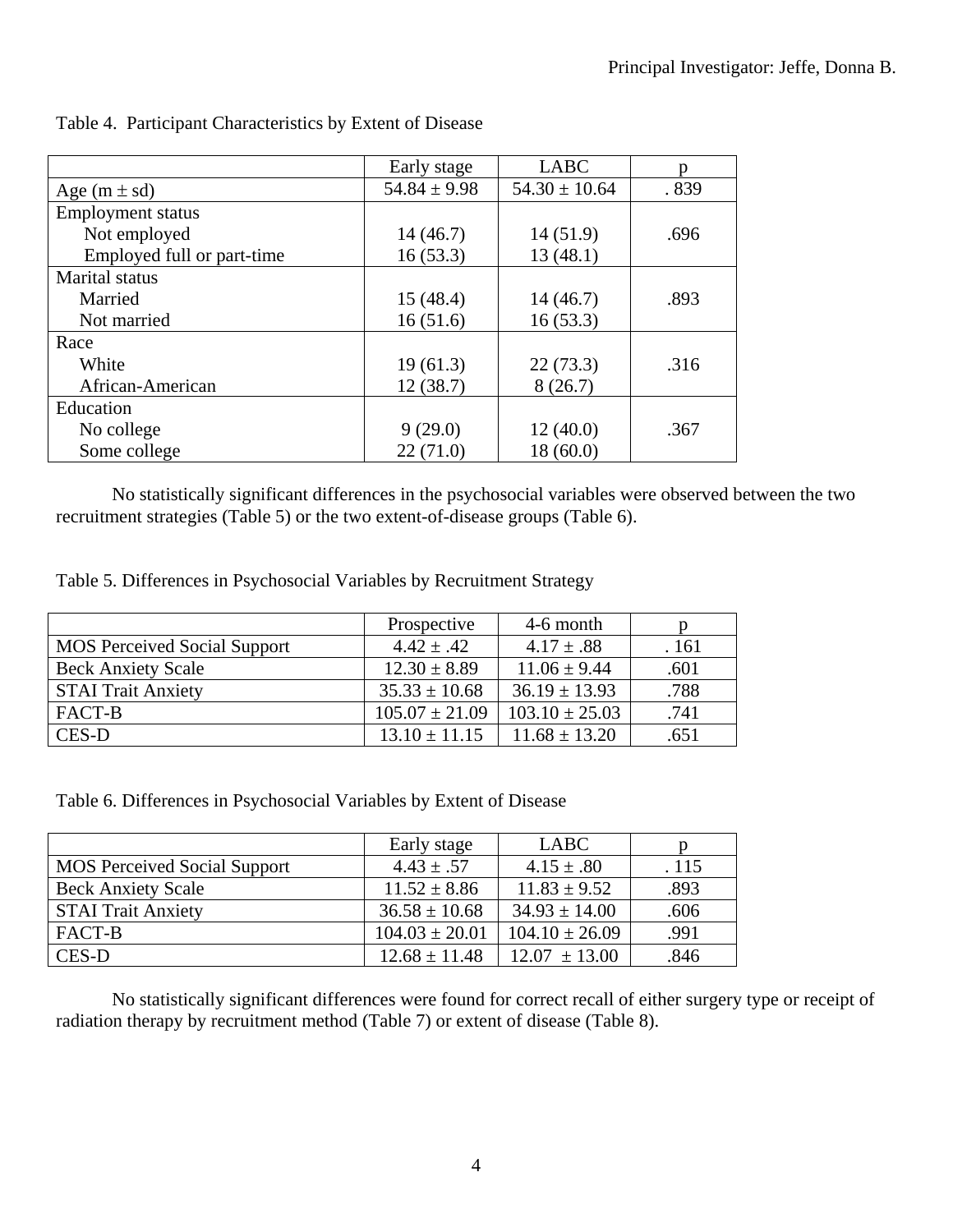|                    | Correct recall |                         |
|--------------------|----------------|-------------------------|
|                    | Surgery type   | Receipt of<br>radiation |
| Recruitment method | $(p=.144)$     | $(p=.288)$              |
| Prospective group  | 28/30 (93.3%)  | 30/30 (100%)            |
| 4-6 month group    | 31/31 (100%)   | 26/27 (96.3%)*          |

## Table 7. Correct Recall by Recruitment Method and Extent of Disease

Table 8. Correct Recall by Extent of Disease

|                          | Correct recall |                  |
|--------------------------|----------------|------------------|
|                          | Surgery type   | Radiation        |
| <b>Extent of Disease</b> | $(p=.981)$     | $(p=.288)$       |
| Early stage              | 30/31 (96.8%)  | 30/30 (100%)     |
| LABC                     | 29/30 (96.7%)  | $26/27$ (96.3%)* |

\*Responses for 4 of the women were excluded from the recall of radiation analysis because we were not able to get radiation data from their physicians.

Twenty (15.6%) women reported that they received radiation therapy. Among those who did not receive radiation, seven (5.5%) said their doctor recommended against it, six (4.7%) selected an alternative treatment, and 11 (8.6%) had a mastectomy. (Respondents could report more than one reason for not receiving radiation therapy.) Twenty-eight women (21.9%) had not yet started their radiation.

We asked the women their reasons for seeking medical attention when they did. Twenty-four women (39.3%) said it was because they felt a lump, and nine (14.8%) had positive mammograms. Similarly, 16 (26.2%) sought medical attention because they wanted to know what was going on. Seven women (11.5) said it was because they had family history of breast cancer, six (9.8%) said they were encouraged to seek medical attention, four (6.6%) said they were afraid, one (1.6%) said it was because of her children, and one (1.6%) said she could afford to seek treatment at that time. There were no statistically significant differences by recruitment strategy as to whether women sought medical attention because of a lump ( $p = .674$ ) or because of mammogram results ( $p = .256$ ). Because of the variety of responses to this question, some omitting crucial information about the history behind their response (e.g., wanting "to know what was going on" or being "afraid" without explaining whether or not they felt a lump or had an abnormal clinical breast exam or screening mammogram), we know that we will have to probe for the responses that are of interest to us in future studies.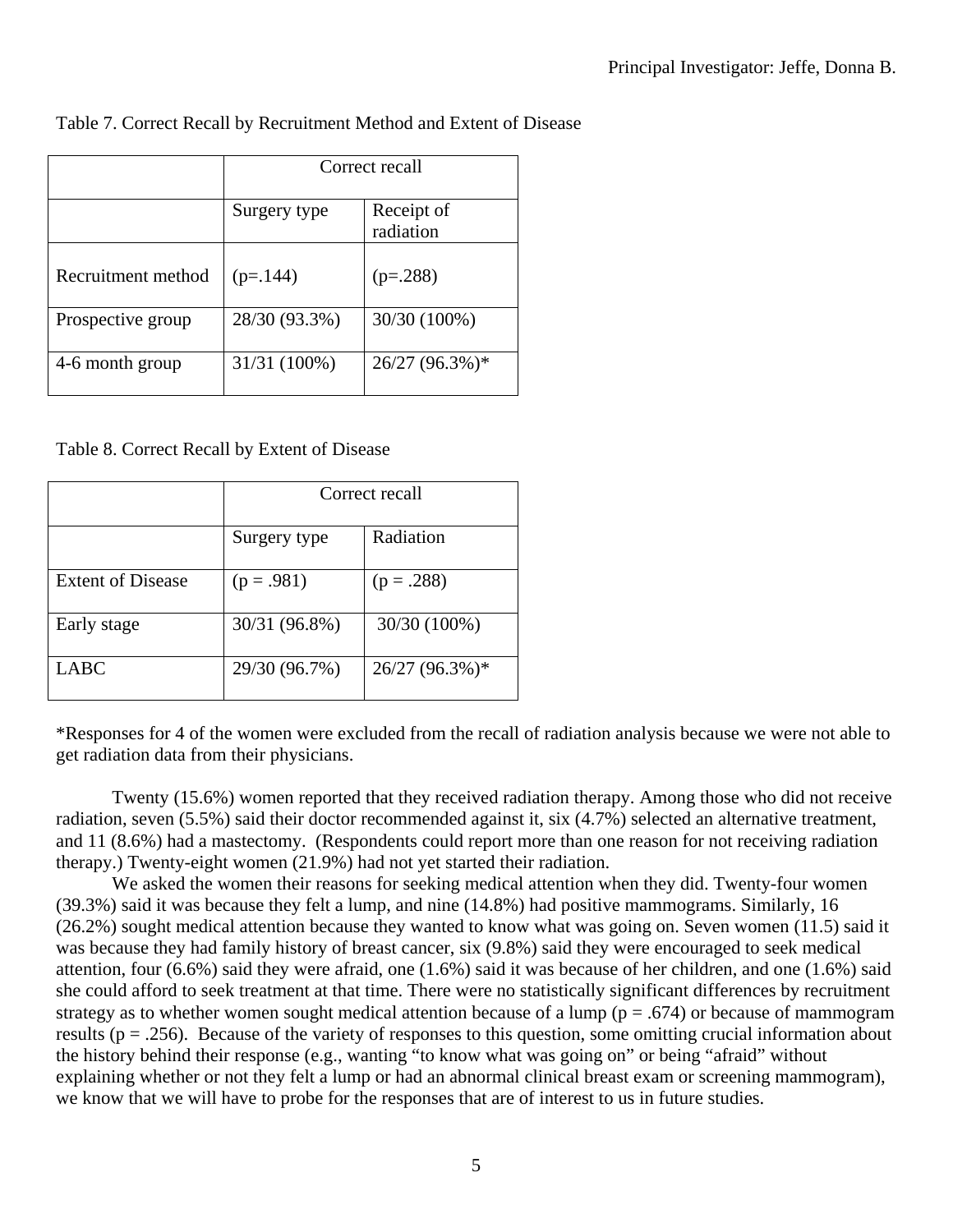When asked if they could have sought medical attention sooner, 23 (37.7%) of the women said yes. The most frequent reasons (each reason reported by six women) for delaying were denial, other life events happening at the same time, and not having symptoms/having negative mammograms. Three women reported lack of money as a reason. Two reported fear, two reported lack of knowledge about what to do, and two reported having fibroids in their breasts as reasons for delaying diagnosis. There were no statistically significant differences by recruitment strategy in whether or not women delayed seeking treatment ( $p = .716$ ).

## **D. Discussion**

Data from the pilot study regarding participation rates will be used to plan our recruitment for the larger study. The pilot study data also helped us determine that we could recruit cancer patients 4-6 months after their diagnosis and have confidence in patients' recall of events pertaining to their care. Since we did not find statistically significant differences in recall between the prospectively recruited patients and the patients recruited 4-6 months after diagnosis, we plan to submit a grant application (R01) to the National Cancer Institute for a population-based study of reasons for delay in diagnosis among women with locally advanced breast cancer (LABC) recruiting cases identified from the Iowa SEER program, using their rapid-caseascertainment process, which identifies new cases 3 to 6 months after diagnosis. The proposed R01 will assess reasons for delay in diagnosis and predictors of delay in diagnosis in women with LABC (stages IIB, III, and IV) from among psychosocial, clinical, and demographic variables. In addition, we will compare measures of these variables between women with LABC and women with early-stage breast cancer. We are particularly interested in identifying stable psychological (trait) variables that may differ between these two groups of women. Results from the R01 should be helpful in developing interventions to encourage earlier detection among women who we find may be at higher risk of presenting with late-stage breast cancers.

I thank the Longer Life Foundation and Barnes-Jewish Hospital Foundation for giving me the opportunity to conduct this pilot study.

#### **References**

- 1. Nystrom L, Andersson I, Bjurstam N, Frisell J, Nordenskjold B, Rutqvist LE. Long-term effects of mammography screening: updated overview of the Swedish randomised trials. *Lancet* 2002;359:909- 919.
- 2. Richards MA, Westcombe AM, Love SB, Littlejohns P, Ramirez AJ. Influence of delay on survival in patients with breast cancer: a systematic review. *Lancet* 1999;353:1119-1126.
- 3. Caplan LS, Helzlsouer KJ. Delay in breast cancer: a review of the literature. *Public Health Reviews*  1992/1993;20:187-214.
- 4. Facione NC. Delay versus help seeking for breast cancer symptoms: a critical review of the literature on patient and provider delay. *Social Science and Medicine* 1993;36:1521-1534.
- 5. Ramirez AJ, Westcombe AM, Burgess CC, Sutton S, Littlejohns P, Richards MA. Factors predicting delayed presentation of symptomatic breast cancer: a systematic review. *Lancet* 1999;353:1127-1131.
- 6. American Joint Committee on Cancer. *Manual for staging of cancer*. Philadelphia: AJCC/JB Lippincott; 1992.
- 7. Katzman R, Brown T, Fuld P, Peck A, Schechter R, Schimmel H. Validation of a short Orientation-Memory-Concentration test of cognitive impairment. *American Journal of Psychiatry* 1983;140:734- 739.